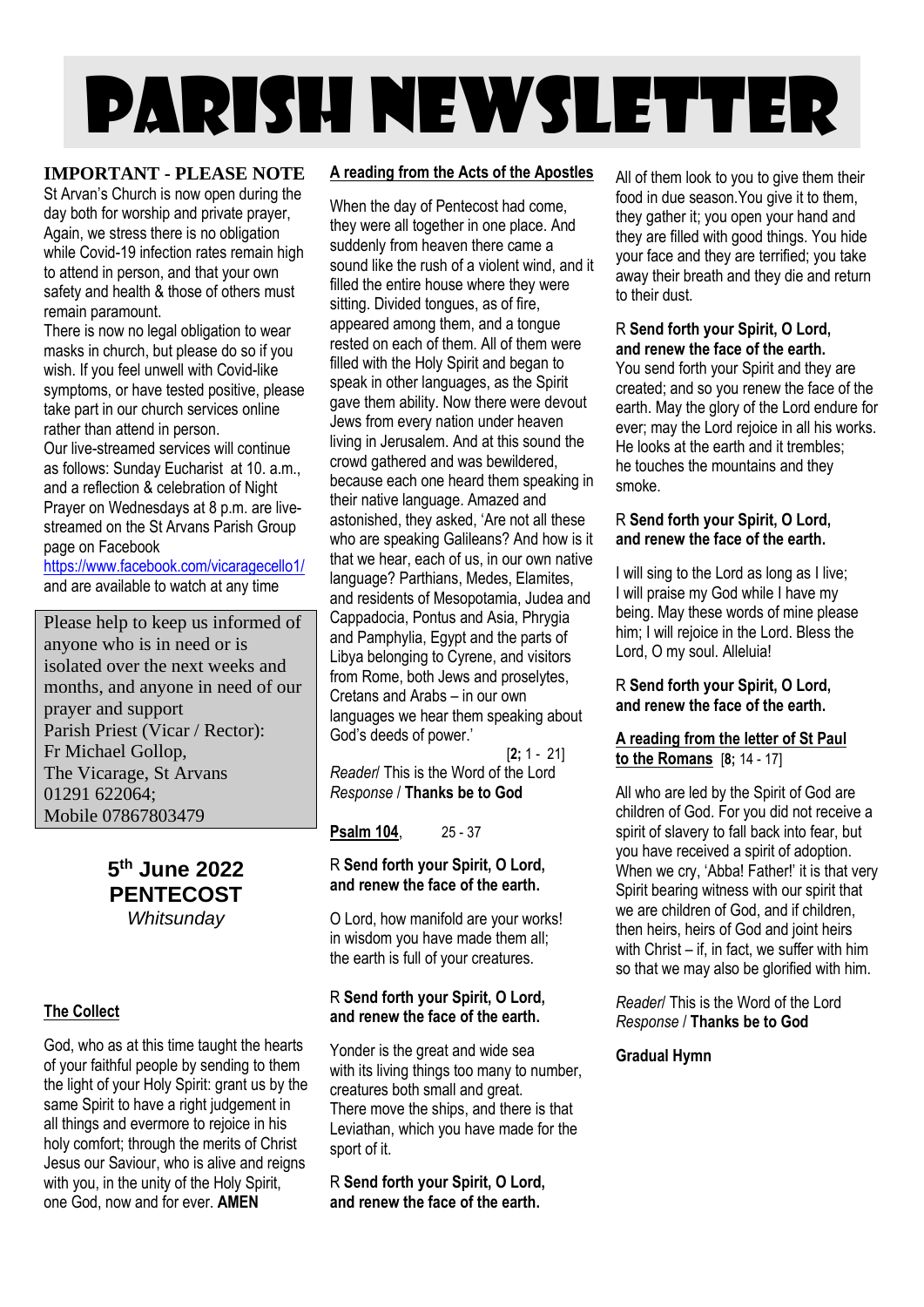Alleluia, alleluia! Come, Holy Spirit, fill the hearts of your faithful and kindle in them the fire of your love **Alleluia!**

The Lord be with you: **And also with you**

#### **Listen to the Gospel of Chrust according to St. John**.

## *R/ Glory to you, O Lord.*

**P**hilip said to Jesus, 'Lord, show us the Father, and we will be satisfied.' Jesus said to him, 'Have I been with you all this time, Philip, and you still do not know me? Whoever has seen me has seen the Father. How can you say, "Show us the Father"? Do you not believe that I am in the Father and the Father is in me? The words that I say to you I do not speak on my own; but the Father who dwells in me does his works. Believe me that I am in the Father and the Father is in me; but if you do not, then believe me because of the works themselves. Very truly, I tell you, the one who believes in me will also do the works that I do and, in fact, will do greater works than these, because I am going to the Father. I will do whatever you ask in my name, so that the Father may be glorified in the Son. If in my name you ask me for anything, I will do it. If you love me, you will keep my commandments. And I will ask the Father, and he will give you another Advocate, to be with you for ever. This is the Spirit of truth, whom the world cannot receive, because it neither sees him nor knows him. You know him, because he abides with you, and he will be in you…………. I have said these things to you while I am still with you. But the Advocate, the Holy Spirit, whom the Father will send in my name, will teach you everything, and remind you of all that I have said to you. Peace I leave with you; my peace I give to you. I do not give to you as the world gives. Do not let your hearts be troubled, and do not let them be afraid.' [**14:** 8 - 17; 25 - 27]

This is the Gospel of the Lord **R/** *Praise to you, O Christ.*

#### **A Prayer of Spiritual Communion**

My Jesus, I believe that you are in the Blessed Sacrament. I love you above all things, and I long for you in my soul. Since I cannot now receive you sacramentally, come at least spiritually into my heart. As though you have already come, I embrace you and unite myself entirely to you; never permit me to be separated from you. Amen. *(The Confraternity of the Blessed Sacrament)*

# **For Your Prayers**

On this Pentecost Sunday we give thanks for the gift of the Holy Spirit and we pay that we may be lead into all the truth. As we celebrate her Platinum Jubilee, we give thanks also for the example of duty and service shown by Elizabeth our Queen to our country and its people, The well-being of the earth and everything which lives on it.

The people of Ukraine.

The peace of the world

Those killed and injured in Ukraine Those without adequate food and shelter For all migrants, refugees, and all forced to flee from their homelands Those here and throughout the world who continue to suffer from the Coronavirus pandemic - for doctors, nurses, all medical staff, carers, medical researchers. For those in government throughout the world, that they may make informed, wise and compassionate decisions

#### **For the Church:**

For the bishops of the Church: Cherry, Bishop of Monmouth, Philip, Episcopal Visitor of the Society of the Holy Cross in Wales, Justin, Archbishop of Canterbury. & for all who hold and teach the Catholic faith that comes to us from the Apostles.

All bishops, priests and deacons and all baptised Christians For the reunion of all Christians: for Pope Francis, for Orthodox Patriarch Bartholomew, & for the leaders of the Reformed traditions

#### **For the Sick & those in need:**

Roy Staples, Ralph Hamilton, Patricia Hamilton; Sylvia; The Revd Helen Rodwell; Kim; Elisabeth; Marion Webster; Lorna; Michael; Lisa; Anne-Louise; Abigail; John Metivier, priest; David Nicholson, priest.

#### **For the Departed:**

The recently departed: Maurice (Mike) Menage; our own departed relatives & friends, & those whose anniversaries of death fall at this time: John Humphries; Leslie Harry Farley;

# The Jereboam Interview

*We continue our series of extracts from the Jerusalem and Galilee Gazette, an imaginary first-century newspaper. Week by week the correspondent Jereboam interviews various people whose lives have been affected in some way by Jesus Christ and his teaching.*

*Our thanks to the Parish of St Catharine's Chipping Campden & to the author for permission to reproduce 'Jereboam'*

# **Silas**

*Jereboam:* Well, Silas, it seems only a few days since everyone was mourning the loss of Jesus after his Ascension. People were searching for the strength and inspiration to continue his work.

**Silas:** That's right: we felt quite unequal to the task.

*Jereboam:* But the mood seems different now.

*Silas:* Yes – everything changed very suddenly. This was about three or four days ago now. To begin with, only Jesus' closest friends were involved, but then word was sent round, and we all gathered together and experienced this extraordinary shift in our lives. I want to use the word "upheaval", but that doesn't really convey the sense of joy that came over us. It was very dramatic. People were expressing our salvation in all sorts of wonderful ways.

*Jereboam:* It certainly does sound extraordinary.

**Silas:** I can only compare it to something I'd experienced with my children. That was on a much more intimate scale, obviously, and much more gradual. You have children, don't you?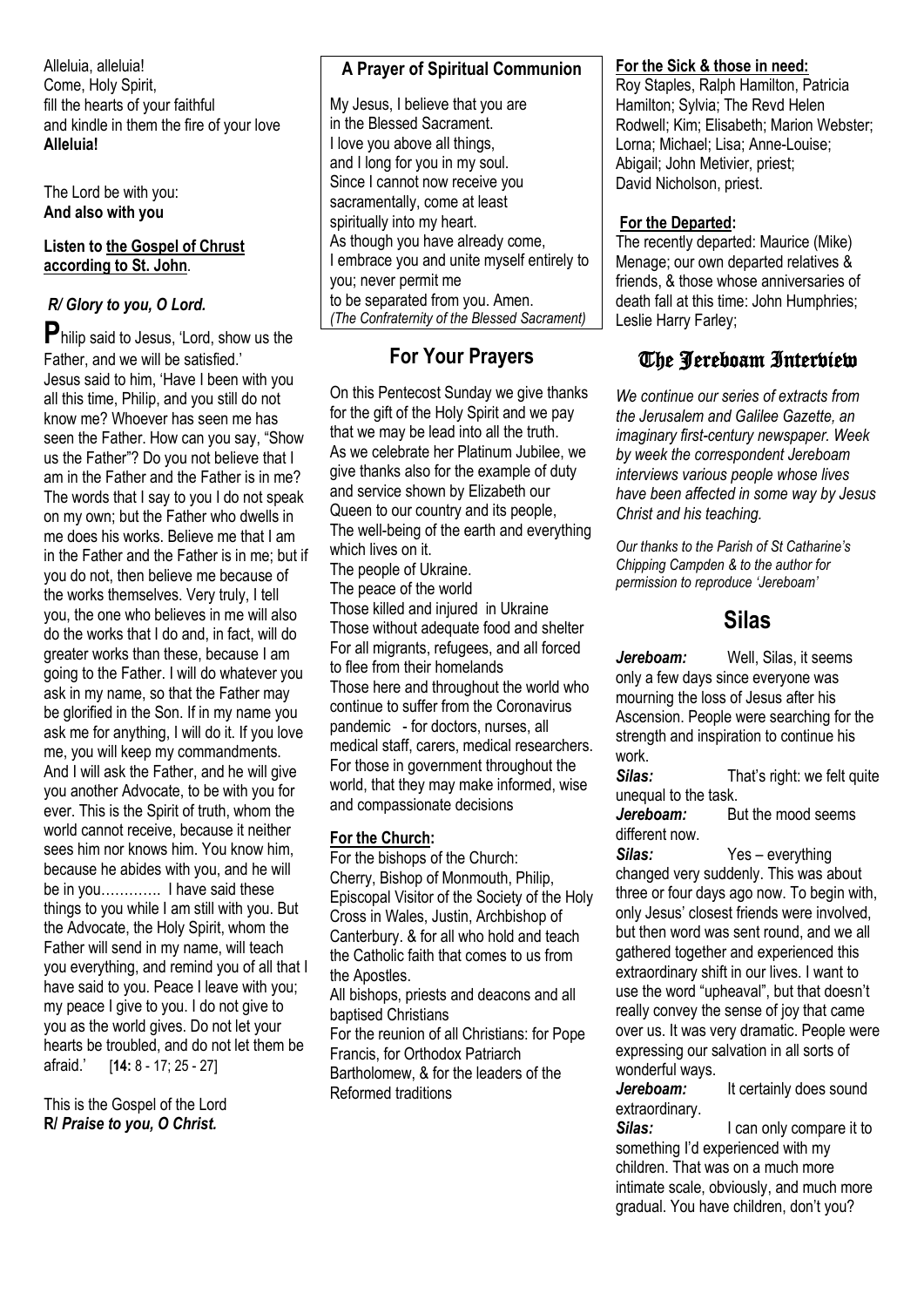*Jereboam:* Yes.

*Silas:* Well, you might recognise what I mean. When my children were young, I often used to remember my own upbringing. I'd try to emulate my parents. I didn't necessarily do everything in the same way as they had done, but somehow in an equivalent way. I found the means to communicate what I had experienced myself. So that's what it was like the other day. The more we all fixed our attention on what Jesus has given us, the more we found our own ways to express that to others – to draw them into our experience, if you like. It felt like inspiration, but closely bound up with our relationship to Jesus and our memories of him. And there was a sense of urgency about it.

*Jereboam:* What do you mean? *Silas:* You know how now and again everything seems totally absorbing and significant? You tell yourself that life can't always be like that, that you're just passing through a short phase of intense experience...

*Jereboam:* Yes, I suppose so. *Silas:* Well, this experience was absorbing all right, except without that sense of holding yourself in check. It feels like a permanent sense of significance. *Jereboam:* We live in exciting times: thank you for sharing your thoughts with us again, Silas.

# **Thought for the Week**

""Everything that breathes, breathes by air and cannot live without air; similarly all reasonable free creatures live by the Holy Spirit, as though by air, and cannot live without Him. "Every soul is quickened by the Holy Spirit." Recognise that the Holy Spirit stands in the same relation to your soul as air stands in relation to your body."

> *St. John of Kronstadt, 'My Life in Christ'*

# **This Week**

Sunday is the great feast of Pentecost, the birthday of the Church. The readings, and the whole Church, celebrate the coming of the Holy Spirit among us, and his abiding presence with us. The Apostles who had been so terrified are now set on fire to

proclaim the Resurrection. Now they can speak clearly, so everyone can understand them. In St John's Gospel, Jesus breathes on his disciples and tells them, "Peace be with you" and fills them with courage, giving them the mission to forgive and sending them to carry out his desire that we all be one. Monday is the feast day of the Blessed Virgin Mary, Mother of the Church. Saturday is that of Saint Barnabas. During the week, we begin a three week period of looking at the Books of the Kings. Elijah follows the Lord's direction and changes the hearts of many. The week ends as Elijah calls Elisha into service for the Lord.

This week we begin the Gospel According to St Matthew, starting with the Sermon on the Mount. Jesus is the new Moses, and offers us a new and radical teaching. It begins by his telling a small group of followers that they are blessed - not because they have their acts together, but because they are spiritually poor, meek, those desiring justice, the merciful, the clean of heart, the peacemakers and the persecuted. Salt and light explain who they are as disciples. They are to obey the law and prophets which Jesus came to fulfill. Whereas the law forbad killing, Jesus calls his disciples to be reconcilers. The law forbad adultery, but Jesus warns about lust and whatever is an occasion for sinning. The law forbad taking false oaths, but Jesus calls his disciples to a deeper fidelity and integrity.

**Next Sunday** is Trinity Sunday. We celebrate the great revelation of the mystery of God, Father, Son and Holy Spirit.

#### **A Homily for Pentecost Sunday**

+ It's the first Sunday of June already, and whether it's the increasing hours of daylight ,or the rapid rate at which everything in the natural world is growing after a rather cool Spring, time gives the illusion of accelerating. And time is essentially what this morning's feast is all about. Today is the great feast of the *gift*  of the Holy Spirit, the gift of the one who communicates to us all the benefits of the Son's passion, death and resurrection here at the end of Eastertide. Pentecost makes Easter a reality for all time. Today sums up what we have been celebrating for the last 50 days. Today is the Birthday

of the Church, in many ways the birthday of the faith itself.

Eastertide is summed up and it's made part of our own experience in the gift of the Spirit and today's first reading offers us an insight into what the experience of the first Pentecost meant to those who were there at the time. It doesn't dwell very much on what we could call the sound and light effects, but it does speaks at length about the experience of the devout men and women who were living in Jerusalem from every nation on earth. They heard these people from Galilee the Apostles - speaking foreign languages, so that each one of them was able to hear them really preaching in their own language about the marvels of God. The point of the story? Again and again the Gospels make the point that the person and the message of Jesus is meant for all people, all times and all places. The Holy Spirit makes that possible. We are being shown the Church here at its beginning as being the reversal of the myth of the Tower of Babel and intended to be truly universal, for all peoples and cultures, not confined to national boundaries or locally shared human languages, but a place - a spiritual space - where there is room for everyone, somewhere where we experience the life of God in a common home, speaking the same language of faith, by means of a common spiritual life..

And today at Pentecost we find out that the Resurrection and Ascension are not the end of the story of Jesus and the redemption and re-creation of the world through him. Today we celebrate the next great surprise in the unfolding Christian story -- Pentecost, the day God, in sharing with us the Holy Spirit, enables us to be united to God's own life and find the possibility that our own human life can be transformed into a likeness of Christ. Like much of our faith, Pentecost is literally a very real 'down-to-earth' event, the sharing of Christ's overcoming of sin and death. We give thanks today for the gift of the Holy Spirit, but we shouldn't complain about the way the Spirit is given to us, always having to be worked out in the confusion of history, in the messiness of our own lives, in a truly 'human way'. From the God who comes in the Incarnation both to share our human nature and to redeem it, we can, expect nothing else.